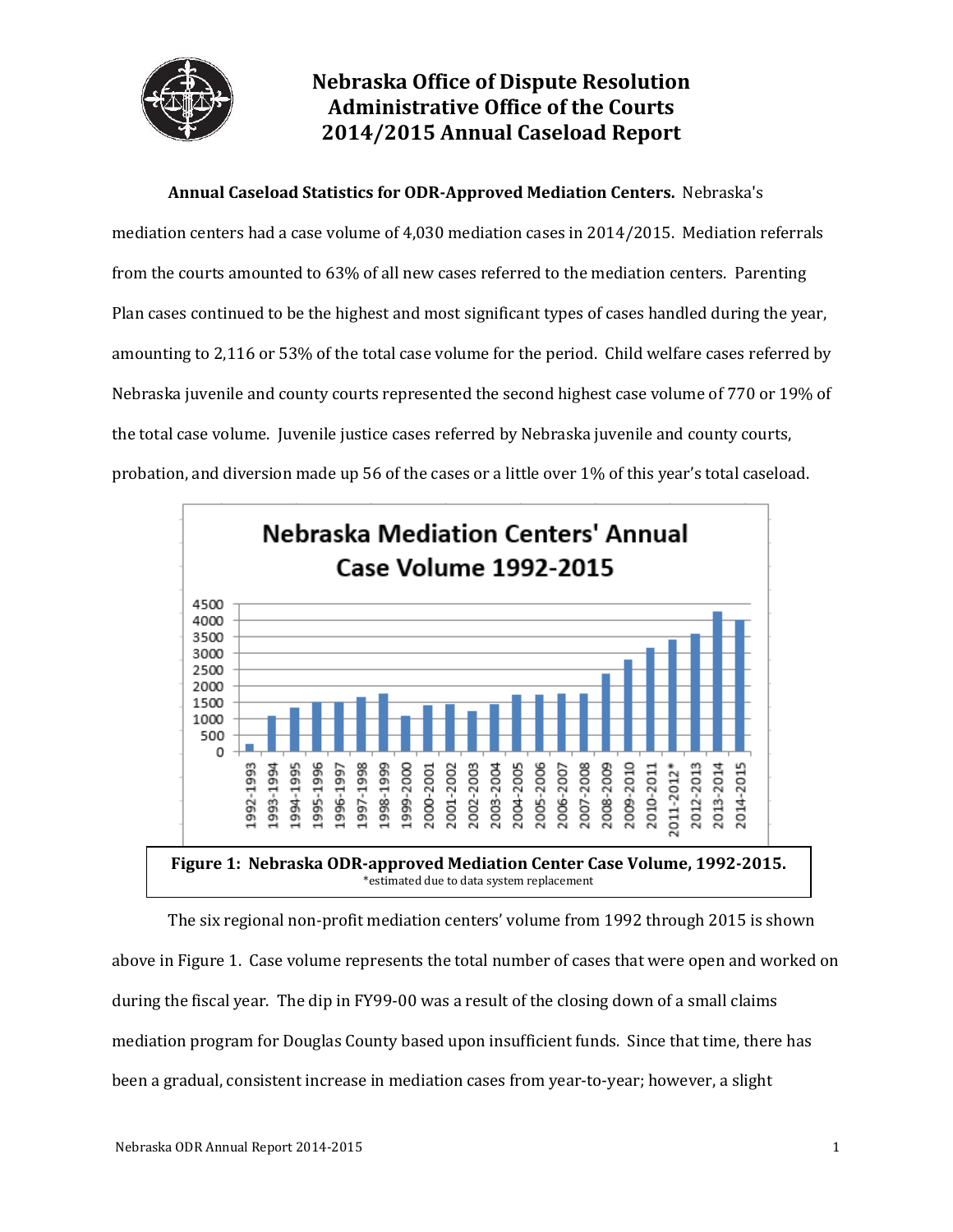decrease is noted for 2014-2015, likely due to a shift in child welfare conferencing referrals from HHS to the courts, as well as an increase in private parenting mediations.

The *Cumulative Mediation Case Data Report (below)* provides a more detailed description of mediation services for the period of July 1, 2014 through June 30, 2015 according to mediation center, case type, referral source. The six ODR-approved mediation centers and their regions are shown in the map below.



**Mediation Centers and Regions** 

In addition to providing direct mediation services to citizens, these non-profit mediation centers offer numerous public and community seminars, educational workshops, and presentations to address violence prevention, conflict resolution, collaborative practices, mediation and other facilitative processes.

For more information, please contact Debora Denny, Director, Office of Dispute Resolution, State Court Administrator's Office, 402-471-2766, [debora.denny@ne](mailto:debora.denny@n)braska.gov, and visit the ODR website a[t www.supremecourt.ne.gov/mediation.](http://www.supremecourt.ne.gov/mediation)